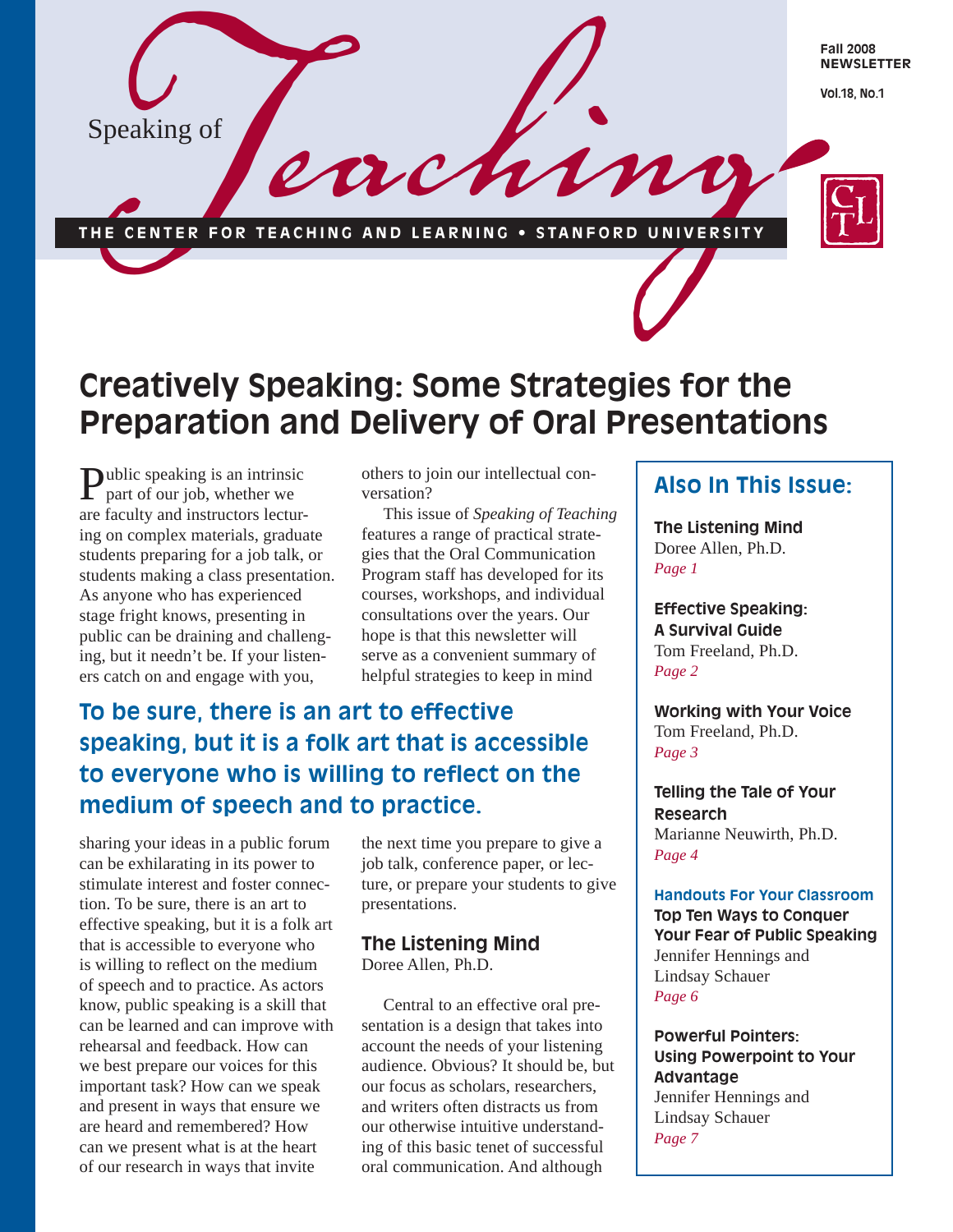speakers in a variety of contexts frequently rely on an idiom more suited to writing than to speech, this tendency seems especially tempting for those who are presenting scholarly and scientific research that has appeared previously as a journal article or book chapter. However, a speech is not "an essay on hind legs," as James A. Winans, a noted scholar of rhetoric, famously observed. As efficient as it may seem to borrow language and structure from a text you've already completed, there is also a lost opportunity to engage with your audience when you neglect to reappraise your material in light of this new rhetorical situation in which your audience is listening to your ideas rather than reading them.

 Because the spoken word is evanescent, listening poses distinct challenges, especially when it comes to abstract subject matter. Studies reveal that listeners cannot process as much information as readers, they have difficulty staying oriented and, unless they hear something more than once, it is difficult for them to retain it. Given these constraints, here are some strategies to bear in mind when "translating" a text into an oral presentation, which should enable you to better know your audience so that you reach your listeners as well.

 In the opening 60 to 90 seconds of a presentation you are not only introducing your topic but also yourself. So it is important to take advantage of this time, both to connect with the members of your audience personally as well as to orient them intellectually by placing your work in a larger context and providing a preview of what is to follow. More often than not, speakers will sacrifice this valuable time to turn away from the audience to read their titles (and sometimes even their names) from the slide projected behind them. How can you make your introduction more memorable? Some possibilities include opening with a startling statement or

statistic, a rhetorical question, a vivid anecdote, a challenge or a provocative quotation. But if these options feel contrived, you might simply consider how to link your subject to the experiences and interests of your audience so that you motivate their "need to know" and establish the common ground that is elemental to effective communication. Since listeners tend to remember what they hear first and last, it is similarly important to think carefully about your concluding remarks, which should not only summarize your main points, but emphasize their significance and suggest the implications of your analysis or research.

A strong introduction and conclu-

# **Public speaking is enlarged conversation.**

sion are part of a clear organizational structure that should also include explicit transitions, internal summaries, and the repetition of key words and phrases. Because the listening audience is at a speaker's mercy for organizing content, "signpost" language such as "first," "next," or "finally" reinforces transitions and marks your progress through your presentation, linking the details to your overarching thesis and acknowledging where you are in relation to where you are going. Introducing your main points with a rhetorical question can also help to keep your audience on track. And, because questions invite subliminal answers, they serve to sustain audience engagement.

 To be sure, effective speaking and writing share many attributes; however, while readers can set their own pace, reread a complicated paragraph, or leaf back over several pages to refresh their understanding of the central argument, listeners cannot. Therefore, as a speaker you must think beyond content and be constantly aware of speech rate and pace,

attending to listeners' need to keep up with what you are saying. Additionally, because it is difficult to listen to abstract discourse for very long, concrete language and examples metaphors and analogies that make unfamiliar things familiar or vivid images that paint mental pictures — enable listeners to retain information and grasp abstractions or highly conceptual material. Simpler syntax and vocabulary rather than long, subordinated sentences and technical jargon also appeal more to listeners' aural perception.

 Rhetoricians often say that public speaking is enlarged conversation, and as sensible as this may seem, it is often a challenge to keep the

relational nature of speech in mind when the weight of our research or data crowds the audience out of our mental picture. We must remember that although our content is essential, there are — or should be — reasons why we are presenting our work orally rather than distributing it as a document. Of course, there are many motivations leading to each speaking opportunity, but one is simply the power of the spoken word and the ancient potential inherent in the communion of speaker and audience — especially when what the speaker says is meant to be heard and not read.

# **Effective Speaking: A Survival Guide**

Tom Freeland, Ph.D.

There is an often-cited but prob-<br>ably apocryphal study claiming that public speaking is the world's most common phobia, more fearsome to people than any other source of anxiety such as heights, spiders, the dark, or even death itself. If this is so, as Jerry Seinfeld observed, then at a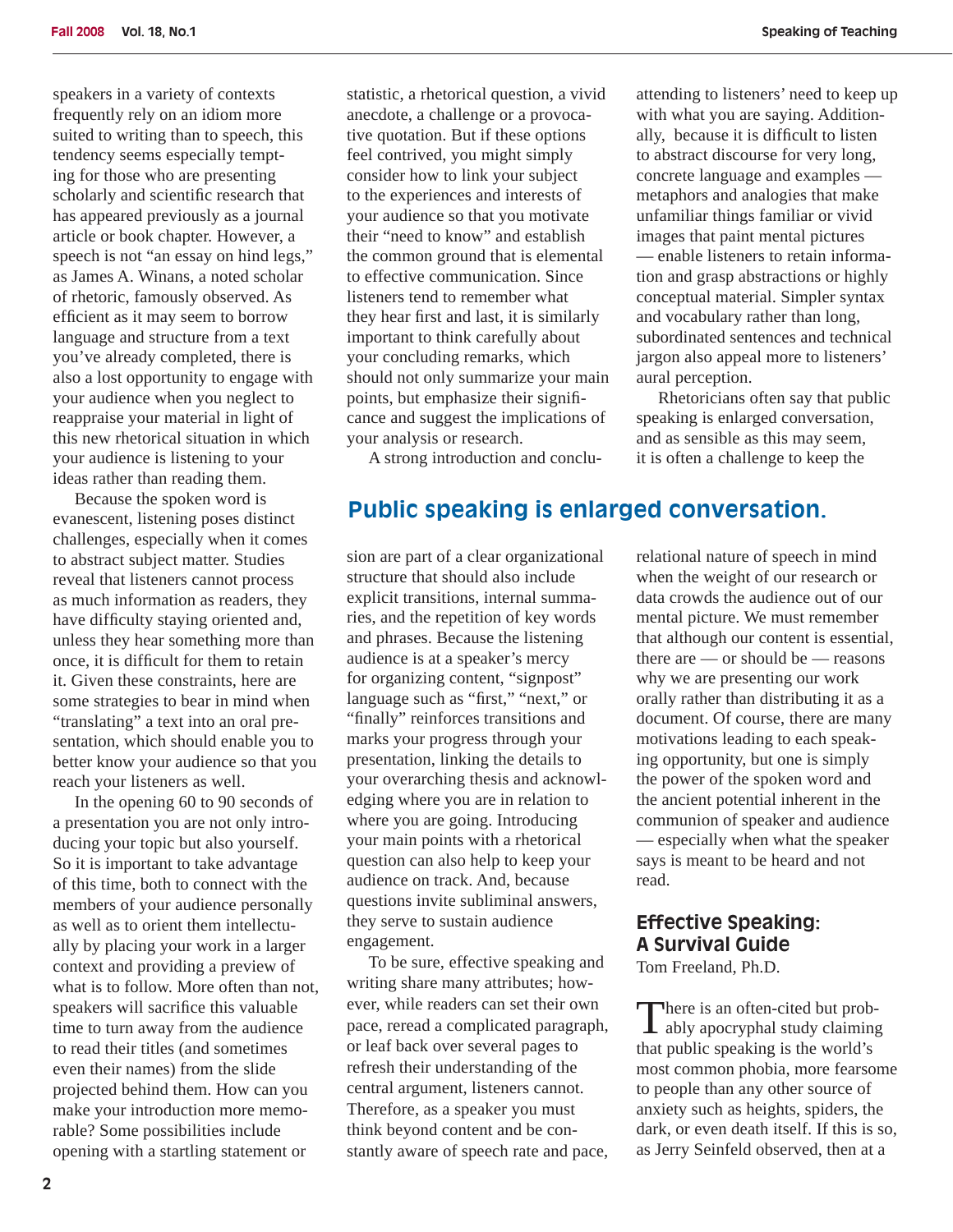funeral more people would rather be in the coffin than at the lectern delivering the eulogy.

 Whether or not it is actually the most widespread phobia, there can be no doubt that public speaking is something many people would rather avoid. It does not come easily, and even for those who can feel (or who at least can appear to feel) comfortable in front of an audience, an effective presentation requires substantial preparation—and even then so much can go wrong. Notes get mixed up, PowerPoint glitches appear out of nowhere, and even when everything goes as it should, there are still nerves to deal with. Communicating complex information to an audience is a daunting task, so it pays to bear in mind some fundamentals; individual stylistic choices then can have a firm foundation.

 First, it can help to think of your presentation as a "nonfiction perdon't run over your allotted time! Apply the "I.B.I." test: Interesting But Irrelevant. Any item of information you include must pass this test; you must be satisfied that it is not merely interesting but relevant. Your standard for determining relevance is the purpose you have set for yourself in giving the presentation.

 If you use notes or get your prompt from PowerPoint slides, try to talk from your notes, not to them. You need to know your material well enough to require only a prompt; speak to people as much as you possibly can, and pull the words up off the page.

 If you use a visual aid, apply the I.B.I. test here as well. Every element of every visual must prove its relevance to the purpose of your talk. Keep the design of your visuals clear and easy to understand, and avoid the temptation to subject your audience to a dizzying succession of

# **Apply the "I.B.I." test: Interesting But Irrelevant. Any item of information you include must pass**  this test; you must be satisfied that it is not **merely interesting but relevant.**

formance." It is a performance, an event occurring in time and space, but rather than being a play or an opera or interpretive dance, it is nonfictional, based on your research. A presentation is something that you do, not just an inert mass of data, so you will need to turn your write-up into something you can comfortably speak, and that your audience can comfortably hear and follow.

 Second, think about this audience. Who will be there? How much do they know about your subject? Will you need to define terms for them or explain basic concepts?

 Third, be very clear about exactly what you want to accomplish. Be realistic about how much material you will be able to make clear in the time allotted to you—and, of course,

slides. Less often is more, particularly where visual aids are concerned. And in your performance, try not to get pulled into the projection: here again, talk to people. The only reason you would ever actually need to look at the projection is to point out some specific item of interest, to guide the audience's attention. Once you have pointed it out, however, you don't need to look at it any more.

 These basics should give you a good start. Bear in mind that an effective performance is grounded in effective rehearsal. Try out your ideas, sort through them, keep the good ones and let the less good ones go. Effective presenting is directly tied to your investment of time and effort: the more you work at it, the better and more efficiently you will be able to

allocate your preparation time. And eventually you will come to see that spiders are much more frightening than a live audience.

#### **Working with Your Voice**  Tom Freeland, Ph.D.

No matter how well-written your notes are, and no matter how clever and elaborate your Power-Point slides are, sooner or later you will have to speak. You have probably thought about your voice, most likely when you wanted it to be different than what you thought it sounded like. But what is the voice? What goes wrong with it? Why does my voice sound so — (choose one) weird/high/low/nasal/soft/loud? The voice is at once a very straightforward and a very complicated phenomenon. On the one hand, it is simply a faculty of the body, the vibration of the vocal folds caused by the passage of air through the larynx. These vibrations are then shaped by the tongue, teeth, and lips to form specific phonemes, which in turn combine to become words, out of which we assemble phrases and sentences, and off we go from there, communicating. But voice implies so much more: it has to do with one's presence and participation in social groupings. A voice is a vote; one speaks in the hope of being heard.

 Voice also has a fraught relationship with one's sense of self. I often am struck by how we seem for the most part reconciled to our visual appearance—most of us can look in a mirror and recognize the person looking back, but when it comes to the voice, that is not the case. How often do we hear a recording of our voice and feel alienated, swearing that this strange person speaking couldn't possibly be us? There are physiological reasons for this — your voice really does sound different to you, with the sound transmitted directly to your ears inside you, through the solidity of your head. But the voice is also a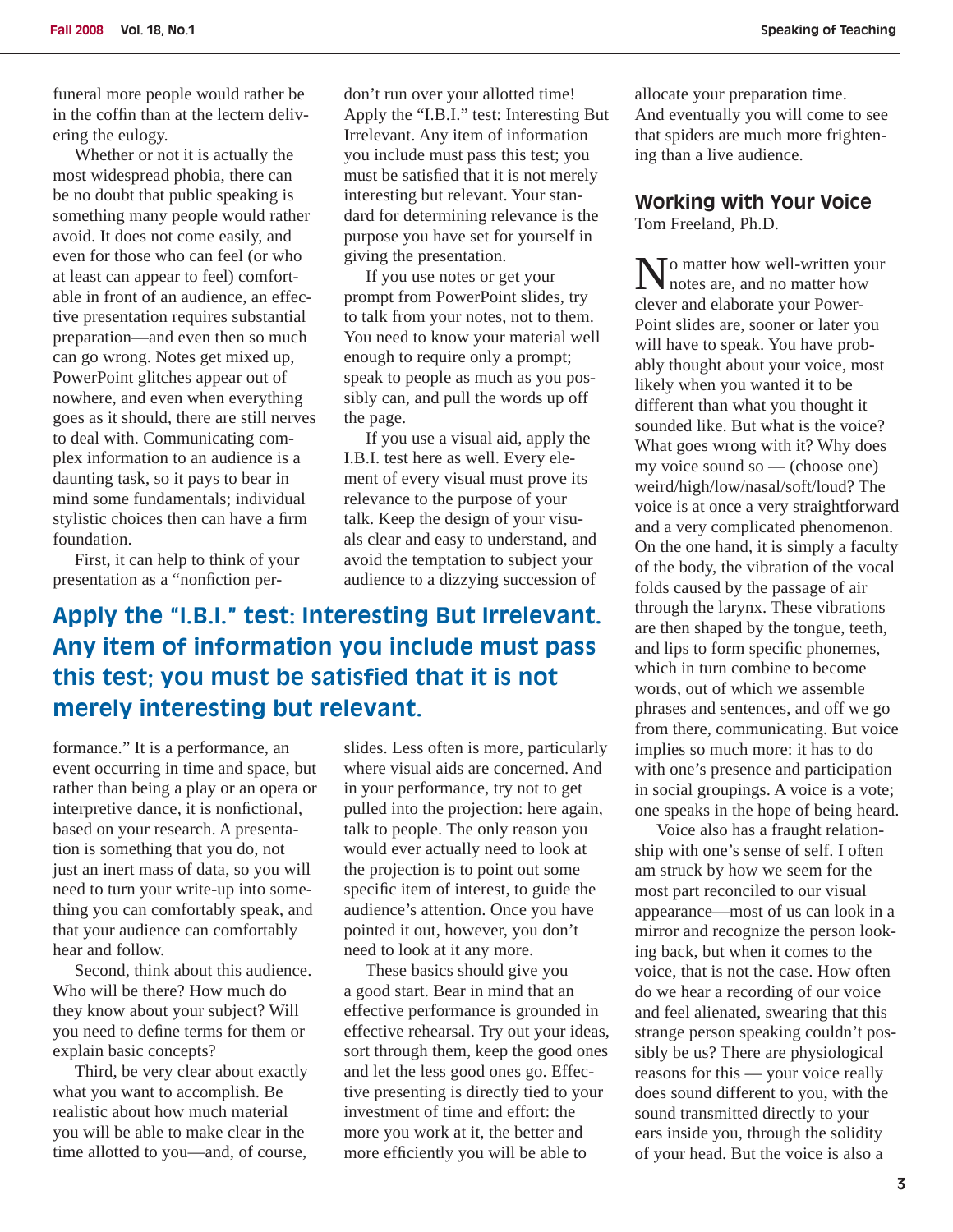tremulous meeting point of mind and body. You have things you wish to say; there are people you want to persuade, to move, to amuse. There are things you need to do with your voice, and too often it doesn't come out the way you hear it in your head. What goes wrong?

 We are all born with a rich and expressive vocal endowment, but when the mind bears down on the body with its list of demands, the body often balks, restricting our access to our full natural voice. There are, of course, vocal problems requiring longterm therapy or medical intervention (serious stammers or vocal nodes, for example), but the following tips can be used as the basis for a simple regimen of vocal hygiene that can help with a wide range of typical vocal problems.

 First of all, RELAX! The most common difficulties people experience with their voices are rooted in tension. If you are tense, your breath is not flowing freely; you are probably squeezing around your vocal apparatus to produce a particular effect (to be louder or to force your voice into a deeper range); your jaw and tongue get tight, interfering with the clarity of your articulation. So take a moment to observe yourself. Where do you feel tense? In the shoulders, abdomen, jaw, or elsewhere? Just let it go! It all

tions in your text to mark places to breathe. Also, a nice slow, deep inhalation is the best way to deal with stage fright. Practice inhaling on a count of four or five. This will slow down your pulse rate and help your mind to clear, restoring a stronger sense of control.

 Next, RELEASE your voice. Let it be something you allow to happen, as opposed to something you have to make happen. Drop your breath deeply into your abdomen, and let your diaphragm support your voice. Every baby knows how to do this you'll notice that babies can project their voices just beautifully without going hoarse!

 Then, MAGNIFY your ARTICU-LATION. In addition to improving clarity, magnifying articulation also serves to slow a speaker down. Most people speak too quickly in formal situations, and this will help tremendously in improving projection. Combined with better breath support, improved articulation will go a long way toward fixing most people's projection problems.

 Finally, remember to GESTURE, fully and fluidly. Gesturing correlates with vocal variety. If you have a tendency to fall into a monotone, try gesturing more. Gesturing should not be forced or artificial, of course:

# **A voice is a vote; one speaks in the hope of being heard.**

begins with awareness: identify those trouble spots, and train yourself to let the tension flow away.

 Then, BREATHE! It stands to reason that you will need to be breathing in order for your voice to function. Most people do not breathe often or deeply enough in public speaking. Make sure that you do not try to speak for too long on one breath. Each new idea or major component of a more complex idea should get a new breath. You may even choose to make notathe idea is make sure that you are not suppressing any natural impulse to gesture. Make sure that gestures are appropriately scaled for you and for the type of speech and the space in which it will be given.

## **Telling the Tale of Your Research**

Marianne Neuwirth, Ph.D.

There are many elements and<br>
components to keep in mind as

you prepare and deliver a public presentation of your research. Often our topics are so specialized that even an informed audience would have a hard time following our presentation if we confined ourselves to disciplinary language and narrative. How can we effectively connect with our audience, and turn our research writing into an oral presentation that involves our listeners? How do we organize our presentation in a meaningful and interesting way if we have a lot of data?

 One way to look at oral research presentations is through the lens of storytelling, one of the oldest, most pervasive, and well-known forms of communal discourse. Stories build rapport, entertain, teach, persuade, and guide our behavior and interactions. Storytellers consciously consider their audience, as telling a tale is inherently a relational act. Stories encompass language and imagery that are immediately grasped by audience members and provide a familiar means by which relevant information is conveyed. Thus stories can serve as a critical connector between you and your audience.

 Lest the reader think I am advocating that you start your talk with: "Once upon a time there was a lonely nanotechnology device on a journey…," let me clarify that this process is intended to be a way to conceptualize how the various elements of your research can be conveyed meaningfully to your audience; it can loosen your thinking and enable you to visualize new and interesting ways to describe what you study, and why it matters. Your focus as a speaker, ideally, is to convey a coherent narrative that captures your audience's attention, and this template is one way to do that. Were there moments of struggle or difficulty that you worked through in your research process? Is your original motivation for doing this research still what drives you, or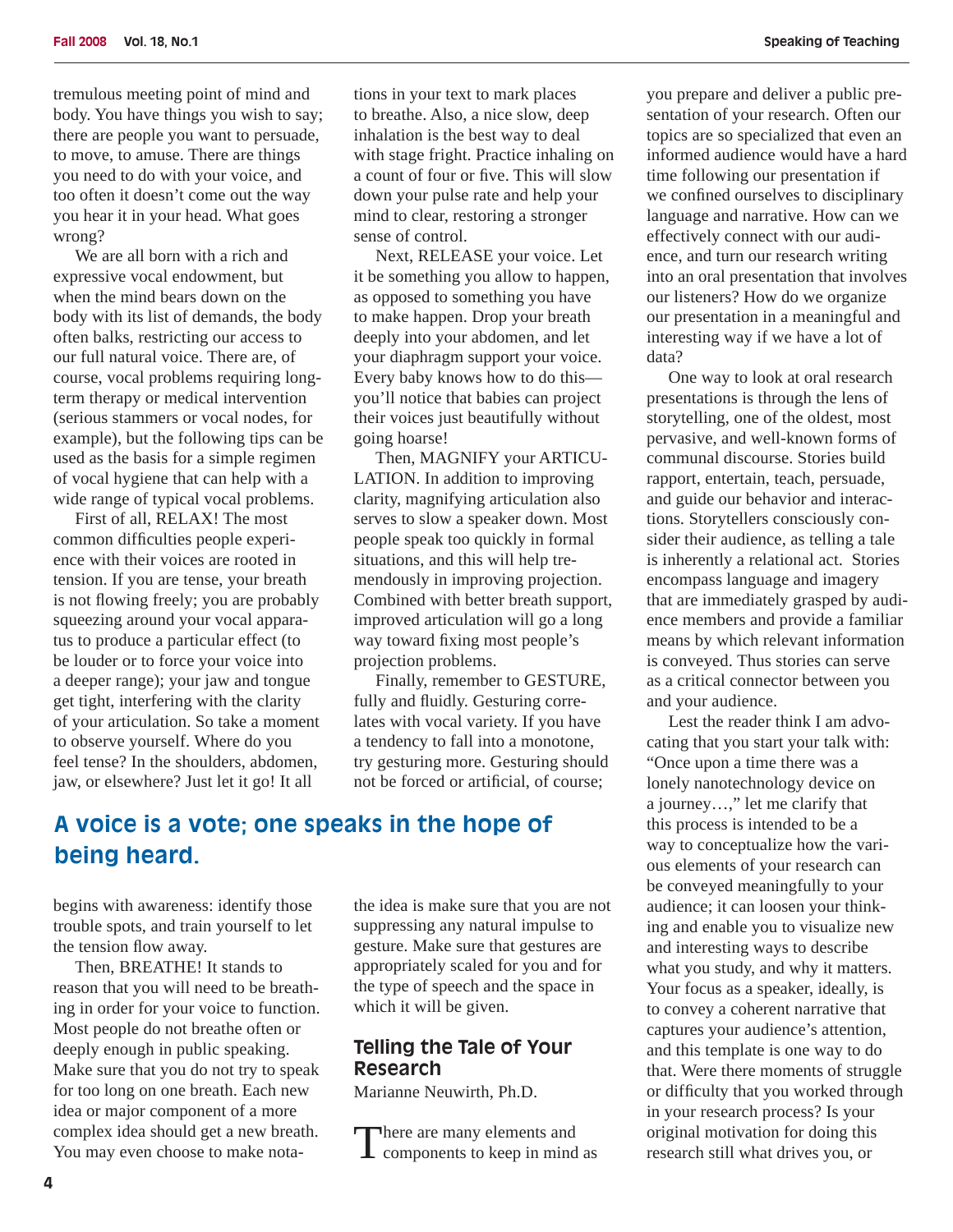has it changed? Were there clues that surprised you and helped you unfold the "mystery" of your research question? (Notice that the root of the word "question" is "quest" — how is your research like a "quest"?) What do you hope to discover, or what have you discovered that is of significance? What is the "so what?" aspect of your research? What was the "ahhah!" moment or turning point for you as a researcher? These are the instances that most often captivate listeners and sustain their attention. It is important to let your listeners know why your research matters to you, and how your discoveries and research are meaningful to their lives, even if the connection is only indirect.

 There are two aspects of storytelling: the first is the construction of the narrative itself, and the second is the telling of the narrative. The construction of the tale of your research may not shift notably from the standard research question helps the audience stay engaged.

 By structuring your talk in a way that capitalizes on listeners' responsiveness to suspense and their curiosity and desire to know more, you can draw your audience in while still maintaining your sense of competence and credibility. A student from Structural Engineering may start her talk by asking, "There are three buildings on campus that are most vulnerable to severe damage during the next earthquake — do you know if we are in one of them? I will let you know as my talk proceeds." Striking fear in the heart of your listeners is not the goal, but rather, to create a sustained interest in your presentation.

 Once you have laid out a clear and compelling narrative, you must breathe life into it with your oral and physical delivery. The allure of a spoken story is the expressiveness of the narrator. Your clarity, verbal pacing, emphasis, pausing, and visual mannerisms create an atmosphere that invites audience engage-

**Were there moments of struggle or difficulty that you worked through in your research process? Were there clues that surprised you and helped you unfold the "mystery" of your research question?** 

or hypothesis to methods, results, discussion, and conclusion, but the critical moments or turning points in your research can be highlighted in a way that builds curiosity and interest in your listeners and keeps your talk moving forward. You could describe a compelling example or a surprising find which motivated further investigation and yielded unique results, or an anomaly that required perseverance to comprehend. Accentuating aspects of your discoveries that are specifically relevant and revealing

ment. Keeping a dynamic pace and animating details through gestures, facial expressions, and tone all contribute to creating connections with your listeners. Energy and enthusiasm suggest you are interested in what you are studying and help the audience stay engrossed and attentive. By carefully constructing and creatively telling the tale of your research, you may inspire your audience members to declare later, "I heard the best story today…."

## **Courses**

#### **CTL 115/215, "Voice Workshop."**

An innovative workshop focusing on correct breathing, voice production, expansion of vocal range and stamina, and clarity of articulation. Geared toward public speaking generally: presentations, lectures, job talks, etc. Can be taken in conjunction with CTL 117.

**CTL 117/217, "The Art of Effective** 

**Speaking."** This is an introduction to the principles and practice of effective oral communication. Through formal and informal speaking activities, students develop skills at framing and articulating ideas through speech. Strategies are presented for impromptu speaking, preparing and delivering presentations, formulating persuasive arguments, refining clarity of thought, and enhancing general facility and confidence at oral self-expression.

#### **CTL 125, "From the Page to the Stage: The Performance of Literature."**

Explores the oral interpretation of poetry and prose as both a performance art and a mode of literary analysis, with the larger goal of developing speaking skills. Emphasis on textual critique, audience response, and delivery style. No previous performance experience required.

#### **CTL 177, "Performance of Power: Oratory and Authority from the Ancient World to the Postmodern."**

Speech as action has long been seen as essential to leadership. This course examines theories and examples of oratory, from Aristotle to Margaret Thatcher, assessing each as a model of voice-activated authority. The course also surveys the impact of mass media technologies as they transform the public space of oratory.

#### **CTL 180/280, "Interpersonal and Small Group Communication."** This course

explores and will enhance your personal effectiveness in interpersonal and small group communicating in the contexts of work, family, and society. Areas covered include listening, conflict resolution, leadership, power and its implementation, group dynamics, emotions, and cultural influences on interactions. Students will learn with the aid of a course reading packet, videos/DVDs, role-playing, interviews, individual and group presentations, and group exercises.

#### **CTL 219, "Oral Communication for**

**Graduate Students."** This course addresses a range of graduate student speaking activities such as teaching (delivering lectures, guiding discussion, and facilitating small groups), giving professional presentations and conference papers, and preparing for orals or theses defenses. In-class projects, discussion, and individual evaluation assist students in developing effective techniques for improving oral communication skills.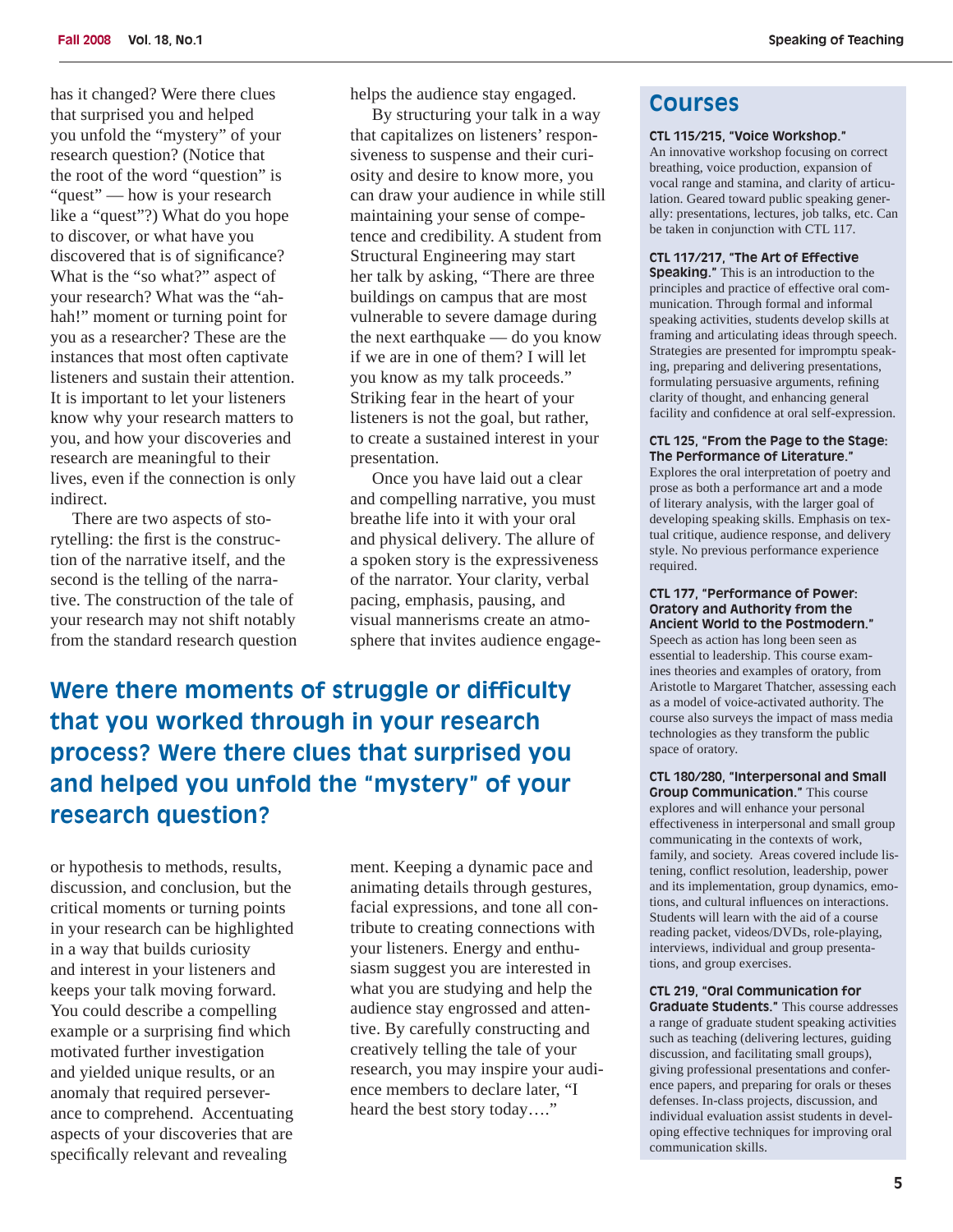#### **Handouts for Your Classroom**

# **Top Ten Ways to Conquer Your Fear of Public Speaking**

Jennifer Hennings and Lindsay Schauer

#### **1. Figure out what scares you.**

Investigate your fears by making a list of the specific things that make you feel anxious or afraid. Then make a list of ways you can cope with or address these fears.

#### **2. Breathe deeply.**

Practice breathing deeply and slowly. Think yoga style: breathe deeply while you're practicing, before you go on stage, and during your speech. You can also try the "calming sigh" exercise: inhale deeply, then let out a vocalized sigh as you exhale.

### **3. Warm up your body before speaking.**

Exercise reduces tension and helps you concentrate. Getting a little bit of physical activity before your speech will calm you and help you get rid of excess nervous energy. Try taking a walk outside, doing arm circles or stretching gently.

#### **4. Practice.**

Formal practice before a speaking event will help you feel more confident about what you're going to say and how you'll say it. But informal practice in social situations (talking in class, speaking to people you don't know at a party, etc.) will also help you conquer some of your speaking anxiety and fears.

#### **5. Visualize success.**

Picture yourself succeeding and having fun. Close your eyes and do a mental rehearsal of your speech once or twice before you deliver it.

### **6. Get enough sleep and have a good breakfast.**

It's important to take good care of yourself and follow your morning rituals before a speaking event. Don't drink coffee if you're not a coffee drinker (or if you're a regular coffee drinker, make sure to get that daily cup the day of your big speech). Being rested will also help you feel less anxious.

### **7. Visit the space ahead of time.**

Get as many details as you can about the room, the audience, the equipment, your time constraints, etc. Do you need a watch, or is there a big clock at the back of the room? Will you have a podium? Where will the audience be around you? Is someone going to introduce you, or will you need to introduce yourself? If you're speaking on a panel, find out about the set-up.

#### **8. Play the Worst Case Scenario game.**

What's the worst thing that could happen? What will you do if that does happen? Often, even the worst possible situation isn't as bad as you think.

#### **9. Take the pressure off yourself.**

Very rarely does anyone give a completely perfect speech. Your audience will understand if you make mistakes. Think of every speech you give, and the mistakes you make, as stepping stones toward becoming a more effective speaker.

### **10. Visit an Oral Communication Tutor (OCT)!**

Our OCTs hold office hours seven days a week and are available to tutor all undergraduate and graduate students at Stanford. Tutors can videotape you, offer feedback and advice, and can meet with you consecutively as you work to brainstorm, organize and practice a speech. And it's free! Visit **http://speakinghelp.stanford.edu** to schedule an appointment.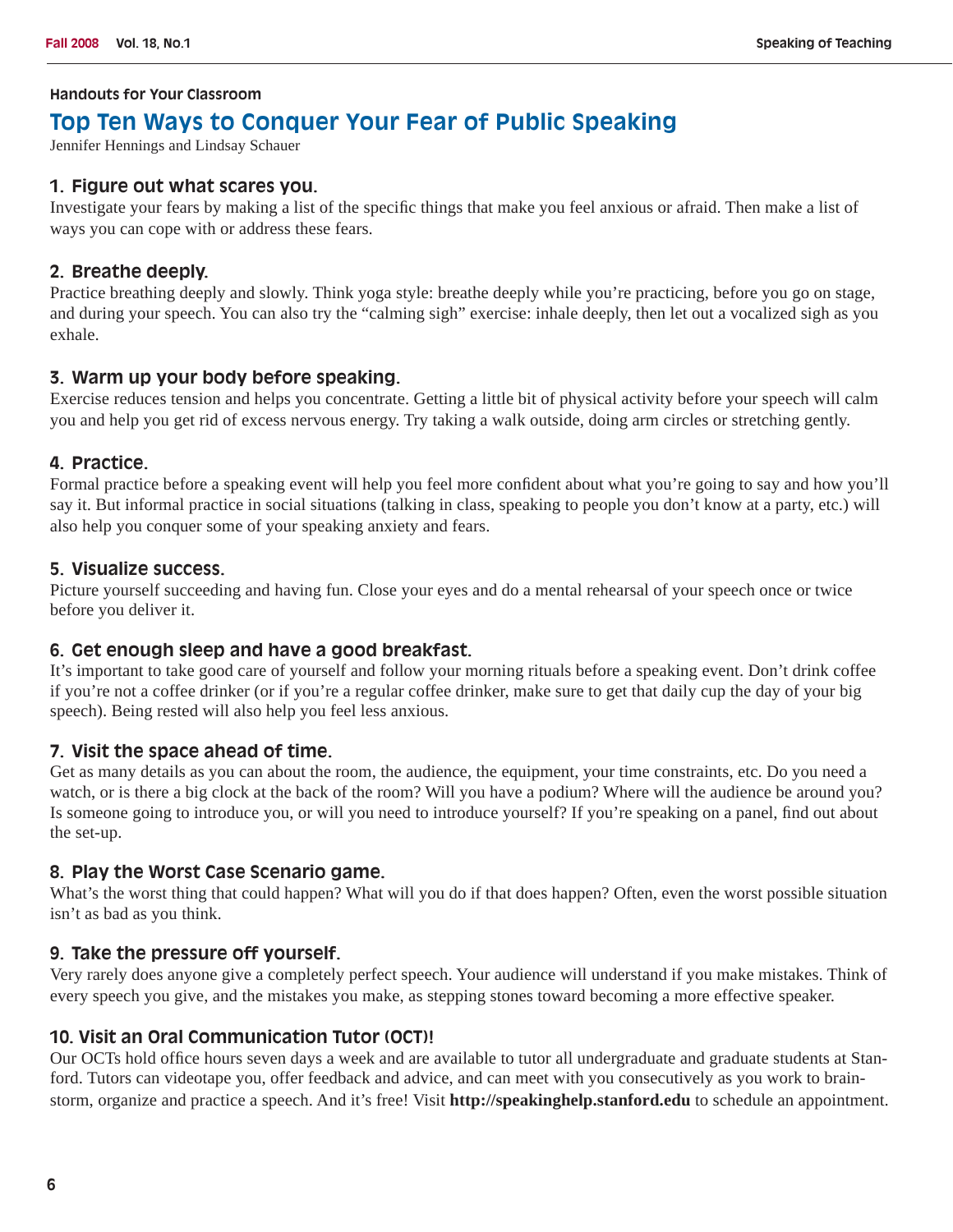#### **Handouts for Your Classroom**

# **Powerful Pointers: Using PowerPoint to Your Advantage**

Jennifer Hennings and Lindsay Schauer

A great PowerPoint presentation can indeed brighten up a speech and shed light on concepts a speaker wishes the audience to grasp. But, if done poorly, PowerPoint can bring down an entire oral presentation, befuddling listeners and distracting from a speaker's own voice and message. So, before assembling a list of slides to display alongside your speech, think twice about how you'd like PowerPoint to play a role in your presentation. Here are a few tips to keep in mind when inviting PowerPoint to share the stage with you.

#### **• Put the VISUAL back into visual aid.**

As ubiquitous as PowerPoint has become, not all presentations need PowerPoint. Instead of turning to PowerPoint as a default, consider first the central idea, main points and key examples of your presentation. Where might your listeners benefit from a visual explanation of your material? (In some cases, the answer may be: "I'm just fine without a Power-Point presentation, and I have better visual ways to get my point across.") DO use PowerPoint to illustrate key concepts with images, graphs, charts or videos. But AVOID text-heavy slides that replicate the content of your speech. You, not your slides, should be the focal point of your presentation.

#### **• Eschew obfuscation. (Translation: Be clear and simple.)**

Use large (size 24+) sans serif fonts like Ariel or Helvetica and choose a color scheme with sufficient contrast (black font on white, yellow font on navy blue). Avoid flying fonts, sound effects and other distractions. When you present data, include only the figures or studies that you will discuss. Extraneous information can confuse or distract your listeners.

#### **• One slide, one idea.**

PowerPoint slides are cheap. Instead of cramming multiple graphs, charts or ideas onto one slide, give each concept its own real estate. Not only will this enable you to enlarge your fonts and images, it will also help you avoid overwhelming your audience.

#### **• Know your transitions.**

How do your slides relate to one another? Why are you presenting them in this order? Understand the order of your slides, and use verbal transitions between slides to highlight the overall reasoning and structure of your presentation. Try using transitional phrases containing internal previews and summaries. ("Now that we've looked at the history of home-schooling, I'd like to look at two key case studies.")

#### **• Speak to your audience, not to your PowerPoint.**

Your effectiveness as a speaker depends on your connection with the audience. Resist the temptation to break this connection by turning to read from your PowerPoint slides! Instead, face the audience and make eye contact with as many people as you can. You might gesture briefly to your slides when you need to draw the audience's attention to a certain feature, but in general it's important to maintain a physical orientation toward your audience. If you're concerned about losing your place, try speaking with a brief set of notes in front of you.

#### **• Can you PD the TLAs in your AOP?**

It's important to define key terms throughout your presentation, especially when using acronyms or technical jargon specific to your discipline. If your language is particularly complex or unfamiliar to your audience, consider including brief definitions of key terms in your slides.

#### **• Carry a second parachute.**

Projector bulbs burn out. Computers crash. Cable adapters disappear. Have a back-up plan (overhead slides or handouts) in case your PowerPoint takes an unexpected vacation.

#### **• Get a second opinion.**

Oral Communication Tutors (OCTs) can give you feedback on using PowerPoint effectively. Visit **http://speakinghelp.stanford.edu** to make an appointment.